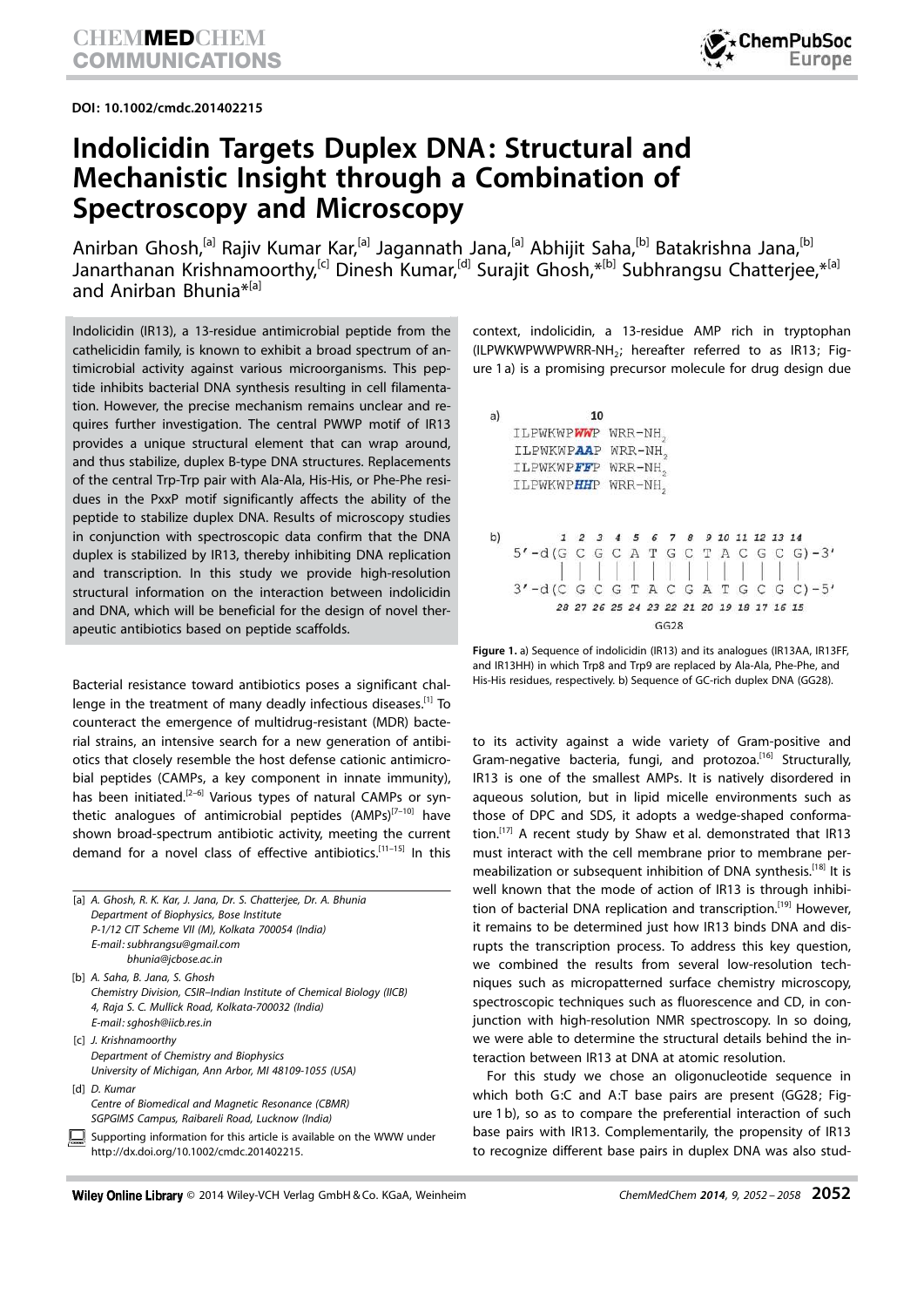ied by varying the sequence motif PWWP in IR13 (Figure 1 a), as the PWWP motif is known to recognize DNA and form a helical turn structure.<sup>[20, 21]</sup>

As DNA nucleobases and Trp residues in the peptide fluoresce in the same spectral region, FITC labeling of the peptide helps to identify and differentiate the fluorescence emission that comes exclusively from the peptide for studying the DNA–peptide interaction. Titration of GG28 into a solution containing FITC-labeled IR13 peptide showed an enhancement in the fluorescence emission intensity for FITC. This enhancement is due to aggregation of IR13 in the aqueous medium. The characteristic behavior of IR13 in the aggregated form was previously demonstrated by dynamic light scattering (DLS) in the aqueous medium.<sup>[22]</sup> The 1D<sup>1</sup>H NMR spectrum of IR13 also confirms aggregation of the peptide in aqueous solution through line broadening of up to 15–18 Hz (Supporting Information, Figure S1). The occurrence of seven peaks for five indole NH protons is due to *cis*–*trans* isomerism of the xP unit (where  $x=$ any amino acid).

Titration of GG28 into solution containing peptide yielded a biphasic curve with a classical hyperbolic profile at lower concentrations and a sigmoidal profile at the higher concentration. The estimated dissociation constant  $(K_D)$  for the initial binding profile was  $3.3 \pm 0.2$   $\mu$ m, which signifies an initial noncooperative form of binding between the DNA and the peptide (Figure 2 a). However, further addition of GG28 led to cooperative binding of DNA to FITC-labeled IR13 (showing a sigmoidal fit), with an estimated  $K_D$  value of  $\sim$  11.2  $\pm$  0.1  $\mu$ m (Figure 2 a). A previous surface plasmon resonance (SPR) study of the DNA–IR13 interaction showed a  $K<sub>D</sub>$  value for complex formation at  $\sim$  40  $\mu$ m,<sup>[23]</sup> which is closer to the product of both  $K_{\text{D}}$ values estimated in this study (i.e.,  $3.3 \times 11.2 = 36.9 \mu$ M), indicating a combination of both non-cooperative and cooperative binding of DNA to IR13. The CD spectra for GG28 and the GG28–IR13 complex consist of positive maxima at  $\sim$  275 nm and negative minima at  $\sim$  255 nm (Figure 2b). The secondary structure of DNA does not change significantly even after binding to the peptide, thereby retaining its native B-form. To study further how IR13 interacts with GG28 we decided to use our recently developed micropatterned surface technique using fluorescence microscopy.<sup>[24,25]</sup> For this, we attached two fluorophores, biotin and rhodamine, at the 5'-end of each of the two single-stranded GG28 oligonucleotides (Supporting Information, Scheme S1A). The tagged duplex GG28 was immobilized onto the neutravidin-loaded biotin-micropatterned surface through the biotin–neutravidin–biotin interaction (Figure 2c and Figure S2) for 10 min. Unbound excess FITC-IR13 was removed by repeated washing with buffer. Microscopy images at  $\lambda$  561 and 488 nm reveal red and green micropatterned surfaces for GG28 and IR13, respectively (Figure 2 c,d); the co-localization of both is identified by the yellow merged pattern (Figure 2e), indicating the interaction of IR13 with immobilized GG28 present on the square blocked micropatterned surface. To determine whether IR13 binds the micropatterned surface directly or through DNA, we performed a control experiment in which avidin–rhodamine dye was incubated with the micropatterned surface and subsequently loaded with



Figure 2. Interaction of IR13 and DNA in solution and on a biotin-micropatterned surface. a) Increase in the fluorescence intensity profile of FITC-labeled IR13 (10  $\mu$ m) as a function of increasing titrated concentrations of duplex DNA, GG28 (up to 25  $\mu$ m). b) Secondary structure elucidated by CD spectroscopy for the interaction of GG28 and IR13. CD spectra of GG28 (10  $\mu$ m) titrated with IR13 at concentrations ranging from 5 to 20  $\mu$ m. c) Red micropatterned surface indicates the immobilization of Biotin–rhodamine– DNA on a biotin-micropatterned surface through a biotin–neutravidin–biotin interaction. d) Green micropatterned surface indicates the binding of FITC-labeled IR13 peptide on a micropatterned surface. e) Yellow merged image confirms that the FITC–IR13 peptide specifically binds to biotin–rhodamine labeled DNA immobilized on a biotin-micropatterned surface. Scale bars:  $10 \mu m$ .

FITC–IR13 for observation by inverted microscopy. The resulting images show the binding of the avidin–rhodamine dye to the micropattern, but not the FITC–IR13 peptide (Supporting Information, Figure S3). The above results clearly indicate that the FITC–IR13 peptide specifically binds to the micropattern only through DNA.

We also tested the cellular uptake of IR13 by A549 lung cancer cells. Surprisingly, we observed that FITC–IR13 can localize not only in the cytoplasm (Figure 3 a) but in the nuclei of A549 cells as well (Figure 3 b). The combined images of FITCtagged IR13 (green) and DAPI-stained nuclei (blue) clearly indi-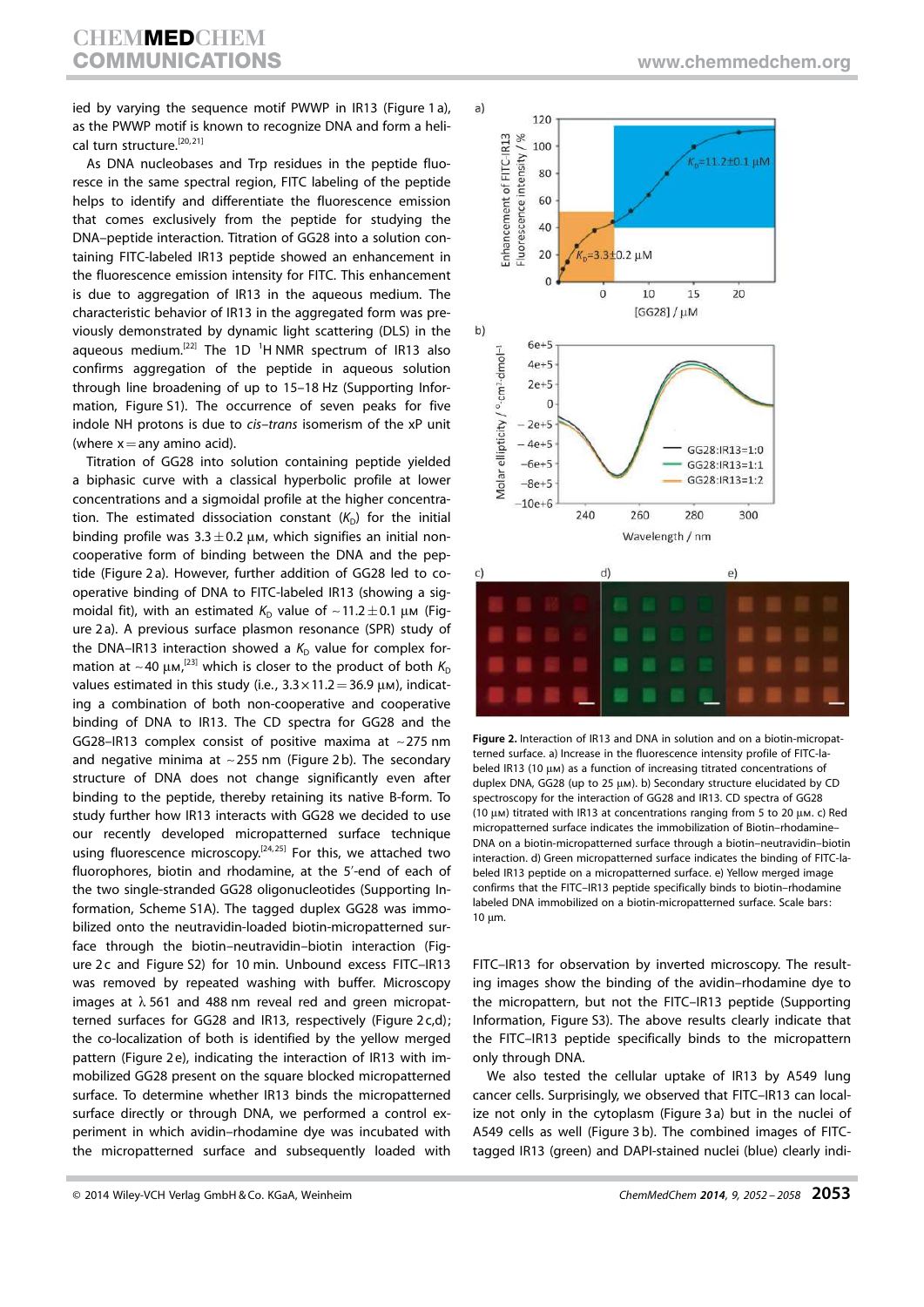## **CHEMMED CHEM** COMMUNICATIONS www.chemmedchem.org

a)

Fraction of duplex DNA

Figure 3. Uptake of FITC–IR13 peptide into A549 lung cancer cells. a) Green indicates the uptake of FITC–IR13 peptide into cells. b) Blue indicates nuclear staining by DAPI. c) Merged image shows that the FITC–IR13 peptide penetrates into cell nuclei. Scale bars: 10 µm.

cate that IR13 diffuses into the nuclei of cancer cells and directly interacts with the DNA (Figure 3 c).

Additional evidence for binding of IR13 to GG28 was obtained from thermal denaturation studies carried out with CD and NMR spectroscopy. It is well known that the double-helical structure of DNA is quite stable due to hydrogen bonding and base stacking interactions. Thus, the thermal denaturation behavior of GG28 in the presence of IR13 or its analogues (Figure 1 a) can provide useful information about the configuration and kinship of the DNA–peptide interactions. The melting temperature  $(T_{\text{m}})$  of the control DNA GG28 was found to be 52.2  $\pm$ 0.7 °C (Figure 4a), whereas, the  $T_m$  of the GG28–IR13 complex was increased to  $63.2 \pm 1.0\degree$ C (Figure 4a). This clearly shows that the DNA–peptide complex is thermodynamically more stable than free DNA. In another case, GC28 [d(GCGCATAT-TAATGC)<sub>2</sub>] (Supporting Information, Scheme S1B) was also investigated to determine whether the degree to which IR13 stabilizes DNA duplexes is a function of their sequence. The  $T_m$ determined by CD for GC28 in complex with IR13 was found to be 50.6 $\degree$ C, whereas  $T_m$  for native GC28 was 40.1 $\degree$ C (Figure S4). These data reflect that the sequence of GC28 does not significantly affect its binding to IR13. Notably, the PWWP motif is responsible for DNA recognition,<sup>[20,21]</sup> and so to investigate the sequence dependence of the PWWP motif on DNA binding, we replaced the extended aromatic system of the Trp-Trp dipeptide with Phe-Phe, His-His, or Ala-Ala, consequently decreasing the surface area and hydrophobicity. We premised that increasing the hydrophobicity and surface area of the side chains of "xx" in the PxxP motif would increase stabilization of the DNA structure (Figure 4a and inset). Results from the profile of micropatterned surface chemistry validated this assumption in that the FITC–IR13 analogue containing the nonaromatic dipeptide Ala-Ala instead of Trp-Trp (FITC– IR13AA), did not show any green micropatterned surface (Figure 4 b–d). This clearly demonstrates that the bulkier and hydrophobic Trp-Trp pair in IR13 plays a significant role in binding GG28.

These results motivated us to look further into the atomiclevel interaction of IR13 with GG28 by using NMR spectroscopy. To evaluate the contribution to base-pairing stability by imino protons in duplex DNA, a melting study with control DNA and a DNA–peptide complex was performed. The chemical-shift-based melting profile showed that the thymine N3





Temperature / °C

Figure 4. Interaction of IR13 and IR13AA with DNA. a) CD melting curve of GG28 in the absence (black) and in the presence of IR13 (red), IR13AA (green), IR13FF (violet), and IR13HH (purple). The inset shows that the  $T_m$  of GG28 is increased in the complexed form with increasing surface area of the xx motif in the PxxP sequence of IR13 analogues. b) Red micropatterned surface indicates that biotin–rhodamine–DNA is immobilized on a biotin-micropatterned surface through the biotin–neutravidin–biotin interaction. c) The absence of a green micropatterned surface indicates that FITC-labeled IR13AA peptide did not bind the surface. d) Merged image of panels b) and c) also indicates that the FITC–IR13AA peptide did not bind to immobilized biotin–rhodamine-labeled DNA on the micropatterned surface. Scale bars:  $10 \mu m$ .

imino protons are more disordered than the guanine N1 imino protons of free GG28. Interestingly, there is a significant decrease in the melting profiles of thymine and guanine imino protons of GG28–IR13. The thymine imino protons are more affected than those of guanine in the melting profile (Figure 5 a). A slow increase in temperature from 15 to 55 $^{\circ}$ C for the free DNA showed that the imino protons of thymines T6, T9, T19, and T24 were readily denatured relative to those of all the guanines, except G16 and G27, which were present in the terminal part of the DNA duplex (Figure 5 a). However, the same thymine imino protons in the complex form showed a greater stabilization over the course of the melting experiment, indicating a general stabilization of the core region of DNA in the presence of IR13. Significant perturbation in the chemical shifts of the cross-peaks such as T9–A20, T19–A10, T24–A5, and T6– A23 were detected in the 2D  $^1$ H $-$ <sup>1</sup>H NOESY spectrum of GG28 upon addition of IR13 (Figure 5 b). In contrast, no such chemical shift perturbation was observed for the imino protons of guanines in GG28 complexed with IR13, suggesting IR13 preferentially interacts with the A:T region of the DNA (Figure 5 b). This result clearly suggests that base-pair breathing in A:T regions is more pronounced than in G:C regions.

We reached the same conclusion from an independent Amber-ff99SB force-field-based molecular dynamics (MD) simu-

© 2014 Wiley-VCH Verlag GmbH & Co. KGaA, Weinheim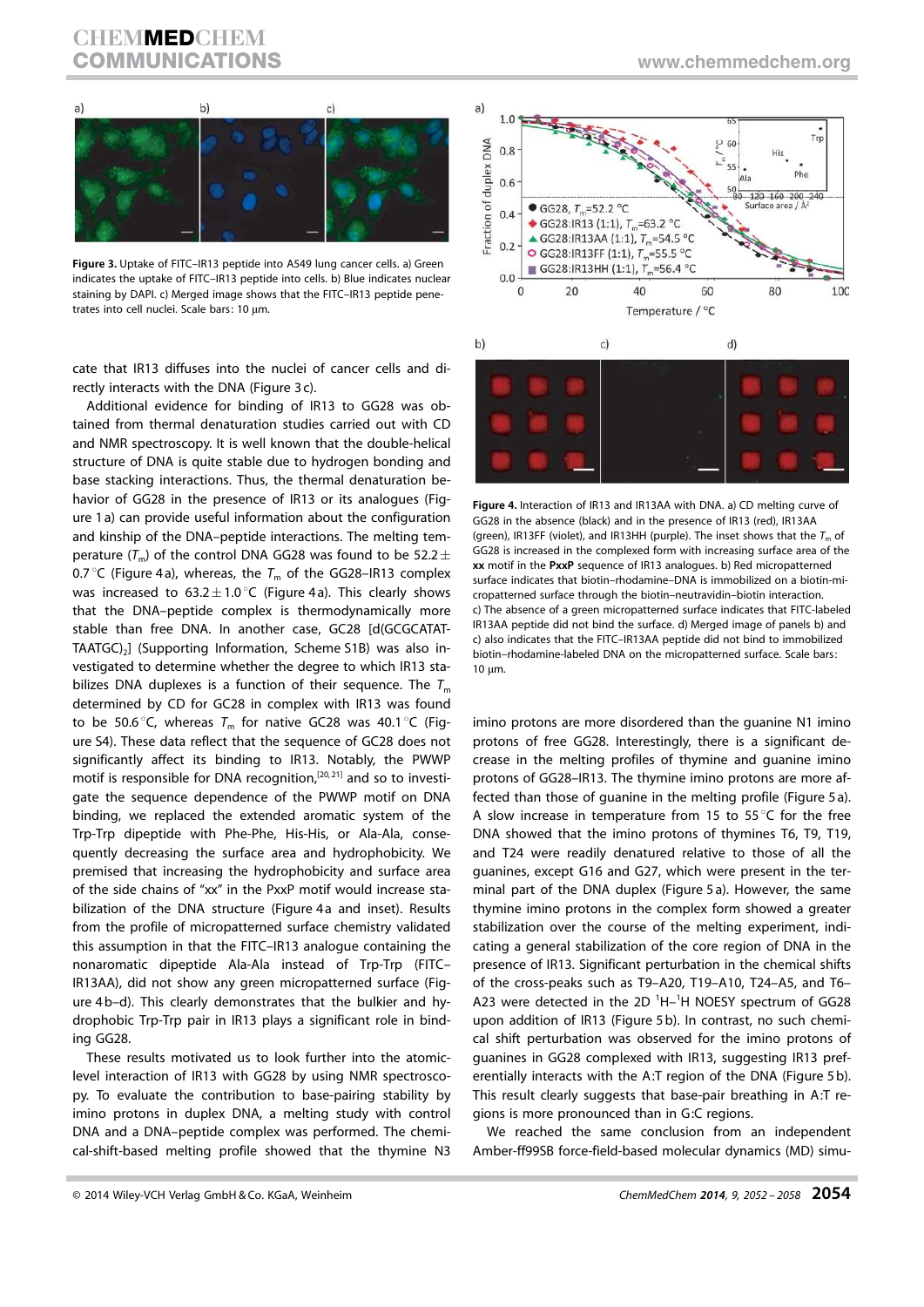

Figure 5. NMR spectroscopy study of the interaction between IR13 and DNA. a) 1D<sup>1</sup>H NMR spectra of the imino region of GG28 in the absence (black) and presence of IR13 (GG28/IR13 = 1:1; red). b) 2D <sup>1</sup>H-<sup>1</sup>H NOESY spectra of T-imino and G-imino base pairs of GG28 in the absence (red) and presence (blue) of IR13.

lation when trajectories were analyzed (Supporting Information, Figure S5). We also performed a series of  $T_1$ ,  $T_2$ , and  $T_{1\rho}$  experiments for the imino protons of free GG28 and its complex with IR13, to understand the dynamics of GG28 at the atomic level. We found a remarkable decrease in the  $R_1$  profile of T9 and T19 relative to that of the guanine bases, except for the terminal bases G27 and G16, which are highly dynamic due to their location at the termini (Supporting Information, Figure S6). Because all the A:T base pairs (T19, T9, T6, and T24) are located in the central region of GG28, we were unable to compare the  $R_1$  profile of T9 and T19 with a reference "T" which is located away from the central region. The decreased dynamics of T9 and T19 in the complex form is a consequence of the strong hydrophobic interactions between the aromatic rings of Pro3–T9 or Trp8–T9 and Trp11–T19 (Supporting Information, Figure S6). Due to the signal overlap of imino protons of T6 and T24 of GG28, we did not consider the  $R_1$  values of these residues to explain the actual dynamics (Supporting Information, Figure S6). Overall, the average  $R_1$  value of the imino protons had decreased by a factor of 1.35 relative to that of free DNA, suggesting that complex formation attenuates high-frequency motions. In contrast, the  $R_2$  value of the complex is increased by a factor of 1.4 relative to that of free DNA (Supporting Information, Figure S6), indicating that the peptide in its bound state has an increased overall correlation time. Furthermore, from the on-resonance  $T_{10}$  measurements at spinlock field strengths of 3 and 6 kHz for bound GG28, we could estimate a  $R_{ex}$  value of 8 Hz.<sup>[26-28]</sup> The presence of residual  $R_{ex}$  indicates that GG28 and IR13 dynamically interact with each other on the fast-to-intermediate (µs-ms) NMR time scale.

To obtain further structural insight into the mechanism behind bacterial cell killing through the shutdown of genomic DNA by IR13, we first determined the 3D structure of free GG28 by NMR spectroscopy and its docking structure bound to the IR13 peptide. Sequential assignment of the non-exchangeable base protons (purine H8 and pyrimidine H6) were performed by using through-space connectivities in combination with the H1'-anomeric ribose protons in the  $2D<sup>-1</sup>H<sup>-1</sup>H$  NOESY

spectra (Figure 6 and Table S1). Strikingly, all the intra-residue and sequential NOEs observed between cytosine H5 and H6 and aromatic–aromatic protons (H8–H5) were similar for both GG28 (Figure 6a) and its complex spectra (Figure 6b), providing evidence for normal base stacking in both duplexes. In addition, the intensities and chemical shifts of most of the resonances did not vary much between the control and complex DNA. This observation was further corroborated by the 2D <sup>1</sup>H-<sup>1</sup>H NOESY spectrum of the aromatic-aliphatic NOEs of GG28 in the free and complexed forms. In other words, sugar moieties do not influence structure stabilization. The NOE contacts for H1'-H2'/H2" in both DNA structures (free and peptide-bound) were found to be isochronous (Supporting Information, Figure S7), suggesting that the sugar backbone conformation remains almost the same for both B-type DNAs.

The 3D structure of duplex DNA GG28 (PDB ID: 2M2C) was calculated using NMR-derived MD simulations with distance, dihedral, sugar, and base-pairing restraints (Figure 7). A total of 355 NOEs such as 90 strong, 113 medium, and 152 weak, 62

<sup>© 2014</sup> Wiley-VCH Verlag GmbH & Co. KGaA, Weinheim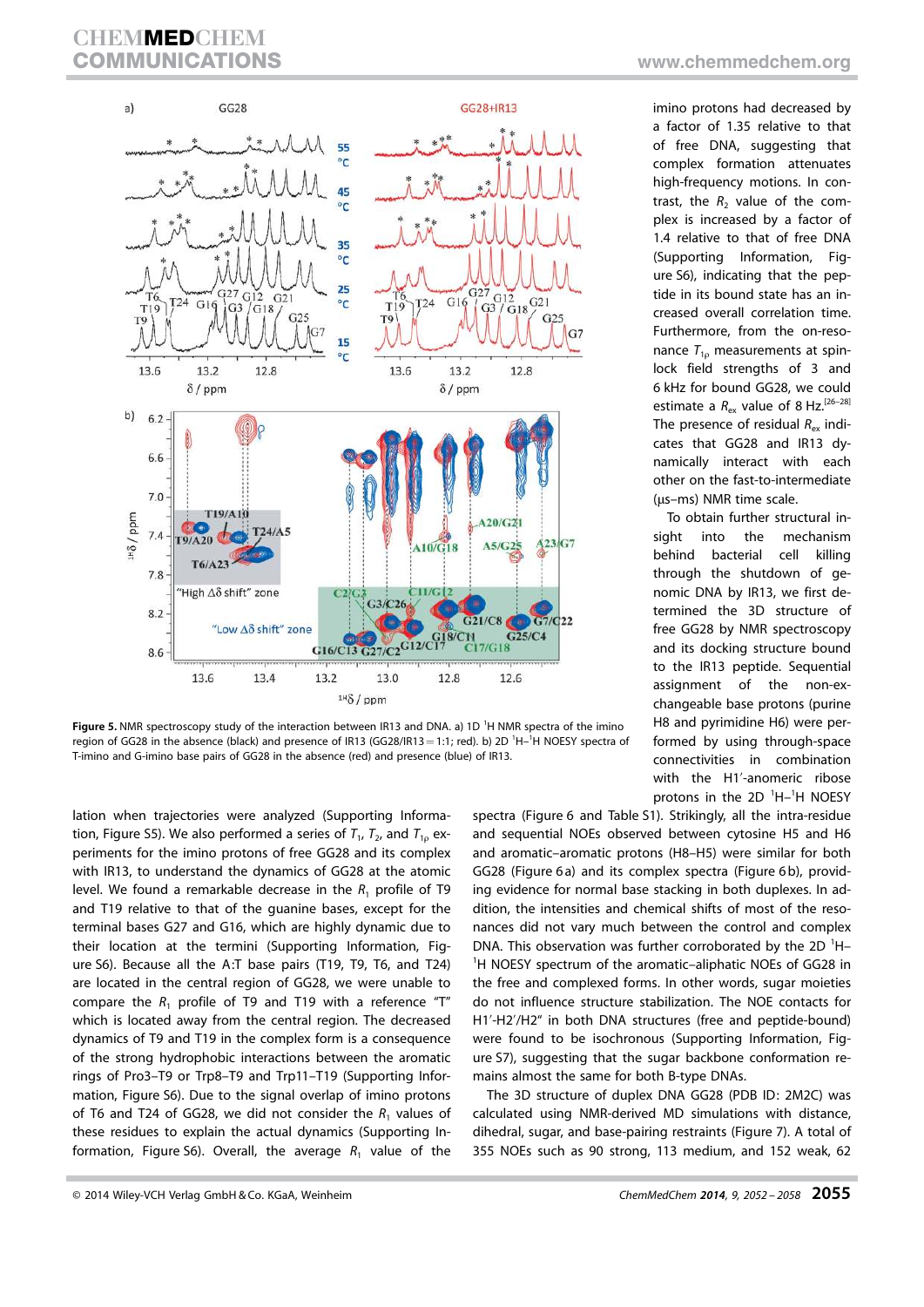

Figure 6. 2D <sup>1</sup>H–<sup>1</sup>H NOESY (500 MHz, 298 K, 150 ms mixing time) spectra showing sequential assignments of the base H6/H8 protons with H1'-ribose protons of a) GG28 and b) GG28-IR13 complex (GG28/IR13=1:1).

Watson–Crick hydrogen bond, and a total of 192 torsional angles including  $\alpha$ ,  $\beta$ ,  $\gamma$ ,  $\delta$ ,  $\varepsilon$ , and  $\xi$  were used for the structure calculation (Supporting Information Tables S2 and S3). The stereospecific assignment of sugar protons of a DNA duplex of this size is practically impossible due to severe signal overlap in getting the  ${}^{1}$ H- ${}^{1}$ H coupling constants. However, we obtained the correlation between 3'-5' phosphorus with H5'/H5" and H3', which led us to conclude that the  $\gamma$  and  $\xi$  dihedral angles exist in  $+$  and *trans* conformations, respectively (Figure S8). Simulated annealing in vacuum with the generalized Born model of DNA duplex with NMR-derived restraints were used to obtain an ensemble of eight stable conformations of B-type DNA structures with an RMSD of 0.7 Å (Figure 7 a). In general, the NMR-derived ensemble structure represents the average of the structure of a large number of molecules accumulated over an observed period of experimental time.

The 3D structure of IR13 (PDB ID: 1G8C)<sup>[17]</sup> was then docked onto the solution structure of GG28 using the program Hex  $6.3$ ,<sup>[29]</sup> followed by MD simulation for a time period of 50 ns (Figure 7 b). Representation of IR13 orientation over GG28 in the simulation time course is shown in Figure S9 (Sup-

porting Information), where the B-form helicity of the duplex DNA is found to be well conserved in the complex system (Figure S10). The average RMSD of all the DNA residues from 50 ns MD suggests a stable GG28–IR13 complex (Figure S11). Alignment of free and IR13-bound structures yields 3.0 Å RMSD because of the shift in the backbone dihedral in IR13-complexed DNA relative to that of the control. Amber-ff99SB force-fieldbased MD simulation predicted the RMSD for all the residues of the free state to be similar to or higher than that of the nucleobases in the complex state except for A5 in free duplex DNA. Structural perturbations of G14, C15, G16, C17, and G18 are much more dramatic in GG28, indicating that IR13 binds to the major groove of the DNA duplex (Figure S11 and Table S4). To correlate this observation, we performed UV spectroscopy of free GG28 and in complex with IR13 in the presence of methyl green, which preferentially binds to the major groove of duplex DNA.<sup>[30]</sup> We also performed fluorescence assays with a minor-groove-binding fluorescent dye, 4',6-diamidino-2-phenylindole (DAPI).[31] We observed a decrease in the UV absorbance peak for methyl green at  $\sim$  632 nm upon binding to duplex DNA. With successive additions of IR13 to the sample

<sup>© 2014</sup> Wiley-VCH Verlag GmbH & Co. KGaA, Weinheim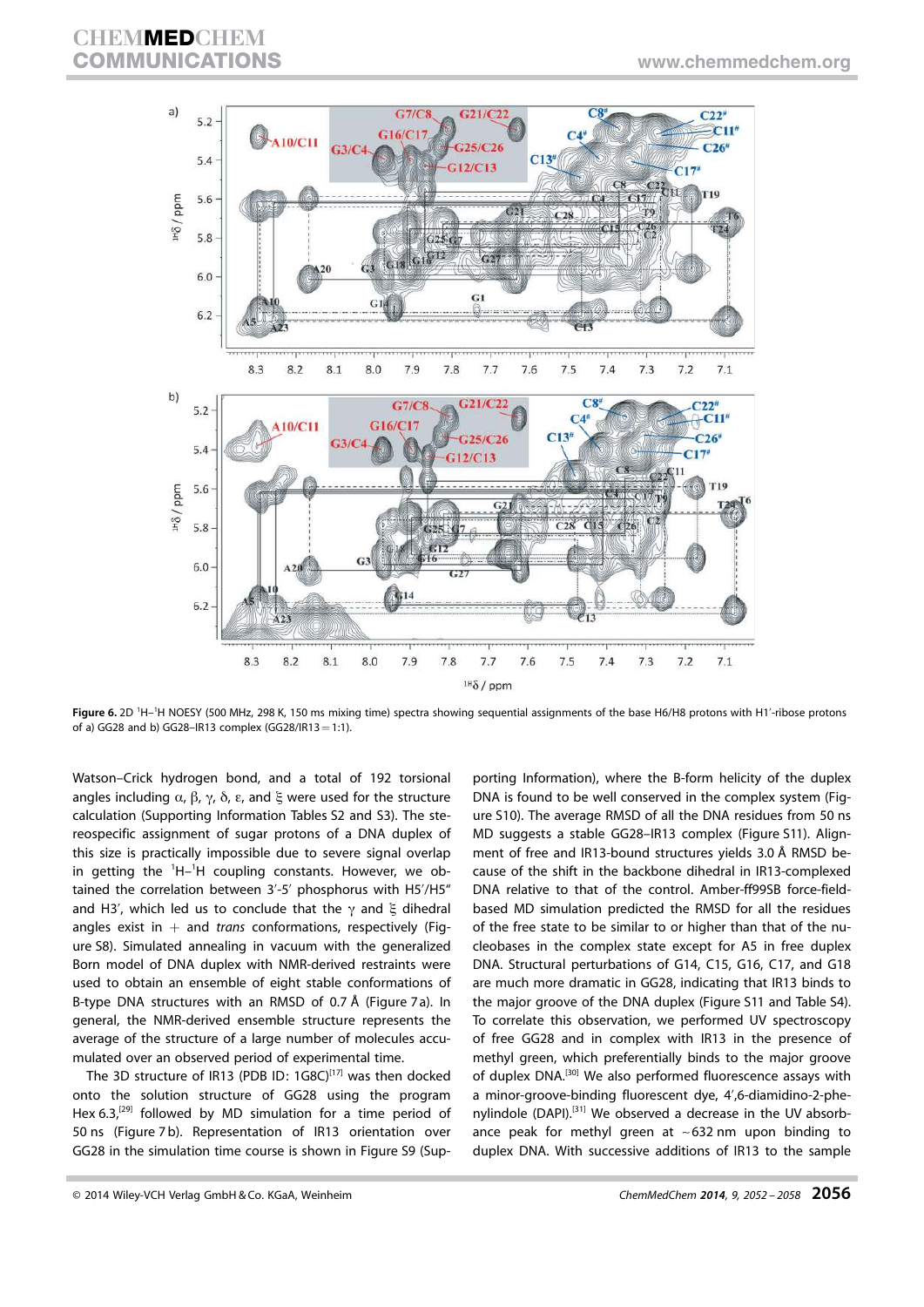

Figure 7. a) An ensemble of GG28 structures derived from NMR constraintsteered MD simulations. b) An ensemble of GG28–IR13 complex structures derived MD simulations. Residues Trp8 and Trp9 stabilize the DNA duplex structure by preventing solvation (images were produced with Chimera: http://www.rbvi.ucsf.edu/chimera/). c) Relative UV absorbance enhancement of methyl green with concomitant increase of IR13 from the GG28–methyl green complex, indicating IR13 binds to the major groove of duplex DNA due to its competition with methyl green. d) Fluorescence spectrum of DAPI mixed with GG28, at varied concentrations of IR13 to determine whether IR13 binds to the minor groove of duplex DNA.

containing GG28 and methyl green, the UV intensity of methyl green increased significantly. This demonstrates that IR13 displaces the methyl green dye from the major-groove-binding site of duplex DNA (Figure 7c). In contrast, a higher concentration of IR13 is required to compete with DAPI, which interacts at the minor groove of duplex DNA (Figure 7 d). Collectively, UV and fluorescence spectroscopy confirm that IR13 binds to the major groove of duplex DNA.

DNA is stabilized by binding to IR13, and residues Trp8 and Trp9 of IR13 play a particularly key role in stabilization of the duplex by desolvating the core of the DNA (Figure S12). This explanation is in good agreement with our thermal denaturation profile of GG28–IR13 and its analogues using CD spectroscopy (Figure 4 a). In binding, the peptide eventually wraps the DNA such that it cannot readily unwind (Figure 7 b). The analysis of van't Hoff's isotherm (using CD melting data) of free DNA and its complexes with IR13 or analogues shows that complexation with IR13 increases the  $\Delta\Delta G$  value of DNA from  $-9.1$  to  $-10.8$  kcalmol<sup>-1</sup>. Additionally, the magnitude of the enthalpy and entropy of the GG28–IR13 complex increases from  $-22.0$  to  $-31.4$  kcalmol<sup>-1</sup> (for enthalpic change) and from  $-43.4$  to  $-69.2$  calmol<sup>-1</sup> K<sup>-1</sup> (for entropy change), respectively, favoring the complex formation thermodynamically (Supporting Information, Table S5). A similar scenario was observed for the GC28 duplex bound to IR13. Taken together, the of the thermodynamic stability of these complexes was found to increase following the rank order:  $GG28 - IR13 \geq GG28 IR13HH \geq GG28-IR13FF > GG28-IR13AA > GG28.$  In fact, both CD and NMR studies revealed that the DNA is stabilized by interaction with IR13.

In conclusion, we have shown that IR13 binds and wraps duplex DNA so that it cannot unwind easily. This leads to the subsequent inhibition of DNA replication and transcription. Through various spectroscopic and microscopy techniques we also found that the PWWP motif is crucial for binding of IR13 to GG28. We are currently in the process of using isotopically  $(15N)$  and  $13C)$  labeled peptides to refine structure in complex with duplex DNA. We hope that the high-resolution structure of the indolicidin–DNA complex presented herein will open up new possibilities to modify IR13 to enhance its antibacterial potency while diminishing its cytotoxic effects.

## Experimental Section

Detailed experimental methods are provided in the Supporting Information.

## Acknowledgements

*A.B. thanks DST Fast Track (SERC/LS-527/2011, Government of India) for financial support. S.C. and S.G. thank DST, Government of India for a Ramanujan Fellowship. S.G. thanks CSIR–IICB Kolkata for financial support. A.G., J.J., A.S., B.J., and R.K.K. thank CSIR, Government of India for fellowships. A.B. thanks Prof. Dr. A. Ramamoorthy (University of Michigan, USA) for the relaxation pulse program and is grateful to Prof. Dr. Dr. Hans-Christian Siebert (RI-B-NT, Kiel, Germany), Prof. Dr. A. Ramamoorthy (University of Michigan), and Prof. Dr. Adolf Gogoll (Uppsala University, Sweden) for critical reading and suggestions for this manuscript. The Central Instrument Facility (CIF) of Bose Institute is gratefully acknowledged for peptide synthesizer, CD, fluorescence, and NMR*